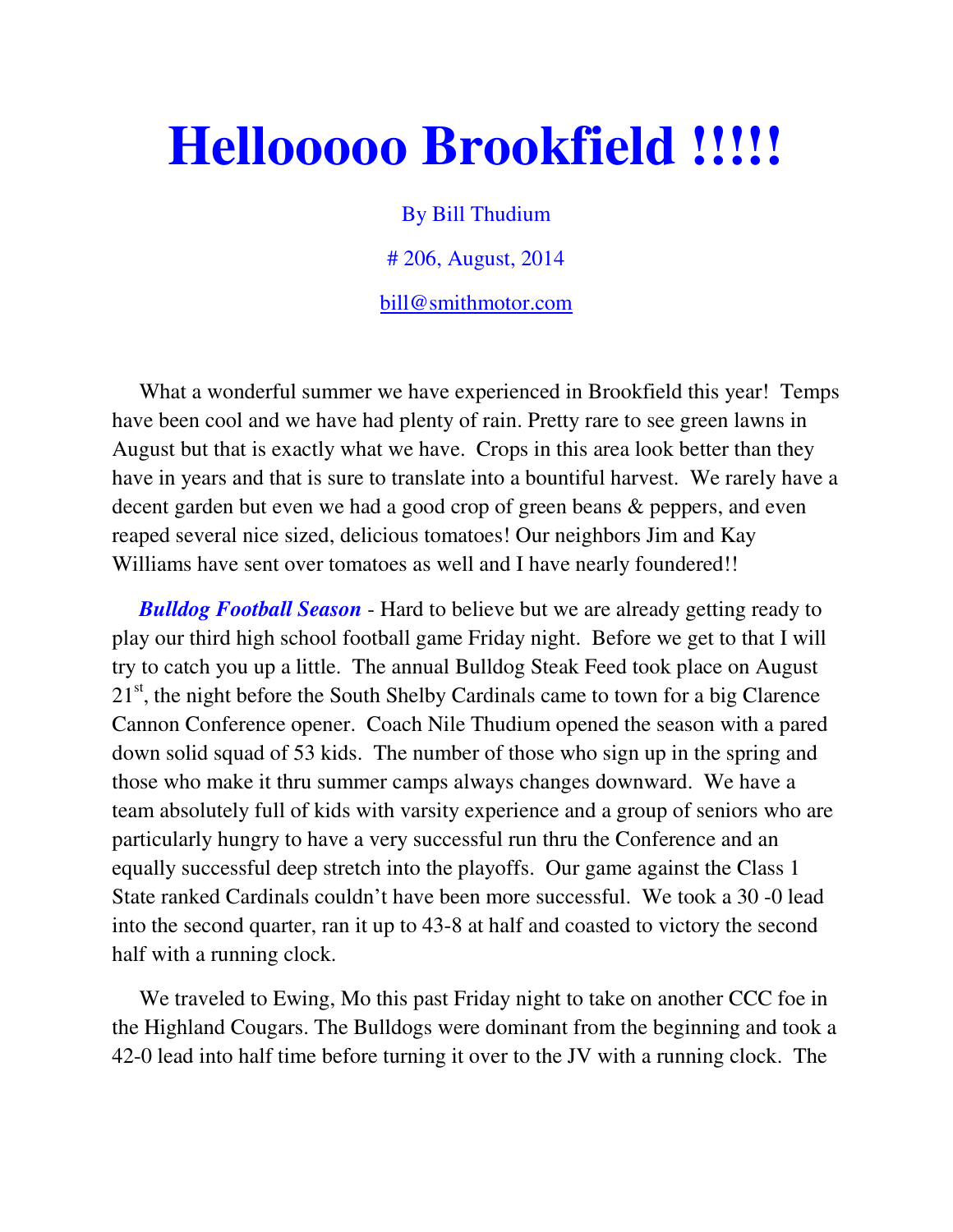JV defense did a terrific job as well and the offense put one more TD on the board to finish up with a 48-0 victory. It was nice to hit the road for home by 9:30.

 This week is **Bell Game Week**! The matchup this year is at Chester Ray Stadium in Marceline with a kick off time of 7 p.m. Friday night. Both teams arrive with identical 2-0 record. Marceline's wins are over Tri-Rivers teams, Knox County and Schuyler County and Brookfield with wins over Clarence Cannon teams, South Shelby and Highland. Both teams have scored 90 plus points with each allowing a total of 8 points from their opponents combined - so "on paper" it appears we could be well matched. The Tigers are coming off a State Championship game this past year in Class 1 and their success has created a new football buzz in Marceline. They have 42 kids out this fall which is a big increase from their numbers from the last several years. Brookfield counters with 53 players and more highly skilled position players than we have seen in several years. I like our chances but as we all know too well "you just can't ever tell about a Bell Game – weird things happen"! Hope to see a huge crowd this Friday night for another epic battle!

 Bulldog JV is also 2-0 for the year so far. Their first game was against South Shelby which we won 12-0. The second was a freshmen/sophomore game against Monroe City's JV which we won 16-12.

 This year is also special for us because we have a grandson, Mason Swift Thudium, who will be playing Jr. High this year as a  $7<sup>th</sup>$  grader. I have always been good to attend the local Jr. High games but haven't been to many out of town. However that changes this Saturday when we head to Kahoka for his first game. Also we have two grandsons, Donavan Parn and Gambal Staddie, who play Little League football and aren't far behind their cousin. Donavan's younger brother Devan will be playing soon too. Kingston Thudium is only 18 months but he has the look of a solid middle linebacker already!!  $\odot$  Just saying, we have a lot of football to watch the next several years! Also, our granddaughter Jaida Staddie is a freshman football Cheerleader this year – cute as the dickens!  $\odot$ 

 *Good News for our Downtown* – If you didn't make it back for Alumni Weekend then you missed some of the many building improvements, new business startups, and general refurbishment happening on Main Street, and of course the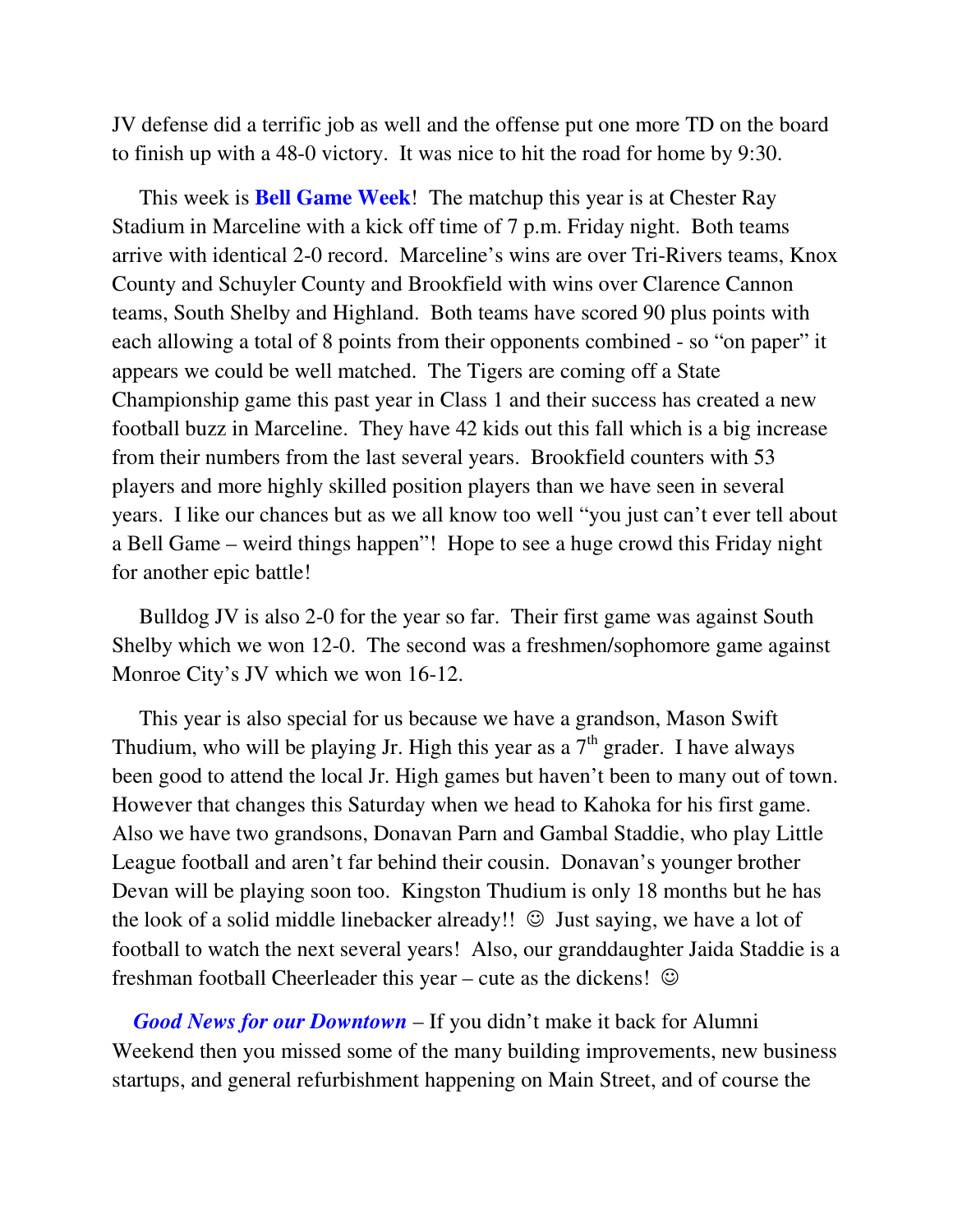beautiful new Walk of Heroes project. New businesses include Miss Mary's Market Place (in the old Cisco Brown building location) and a "coming soon" Dollar Store to be located in half of the old Mart Drug/Green Hills Pharmacy. The license bureau has changed hands and has been relocated to North Main Street. Local entrepreneur Sam Correll is refurbishing the two story building on the northeast end of North Main, next to Holloway's (Babb's '66) Service Station. His crew has tuck pointed the building and is remodeling the inside from the downstairs up. The beautiful new License Bureau opened two weeks ago in the north side of the building and my understanding is the Daily News Bulletin will move their offices next door soon. Not sure what their plans will be for the old LaPiere Hotel building they will be vacating. It is such a neat old building with so much history in our community. Just for fun Sam had his workers restore some of the old advertisements on the outside north wall of the IOOF building, including repainting the old Sinclair mascot Dino – he is back, green and glorious once again! Also we have a new restaurant opening on the south side of town. The previous Cattlemen's Restaurant is being refurbished and will open soon as the Highway 36 Diner. I drove by this week and the new sign is up on the building. The business owner has several of these restaurants in North Missouri under various highway names. They put out some terrific food and the owner promises it will be the same here in Brookfield! The owner of Southside Equipment decided to retire and closed that facility. Some of his workers kept the Stihl franchise, moved across Hwy 36 and opened back up in the old Hahn Implement building. We wish them well in this new endeavor. BTW – Chad promises that Cub Cadet has a strong presence here and will almost certaily have someone back in Brookfield selling and servicing their products very soon. In the meantime he has sold the Southside Equipment building to Michael Munsterman to be used for distribution of the various products his company is marketing. More to come on that and other projects underway in the near future.

*Walk of Heroes* – As of Wednesday the committee handling this project was down to 55 remaining available bricks. Orders have continued to come in steadily since the dedication ceremonies in June and it will not be long before the spaces are all filled. If you have put off ordering a brick for a loved one who served or is serving in the military now is the time to pick up the phone and call Marcia at the BAGP offices, 660-258-2267. Bricks are \$150 apiece. Special printed certificates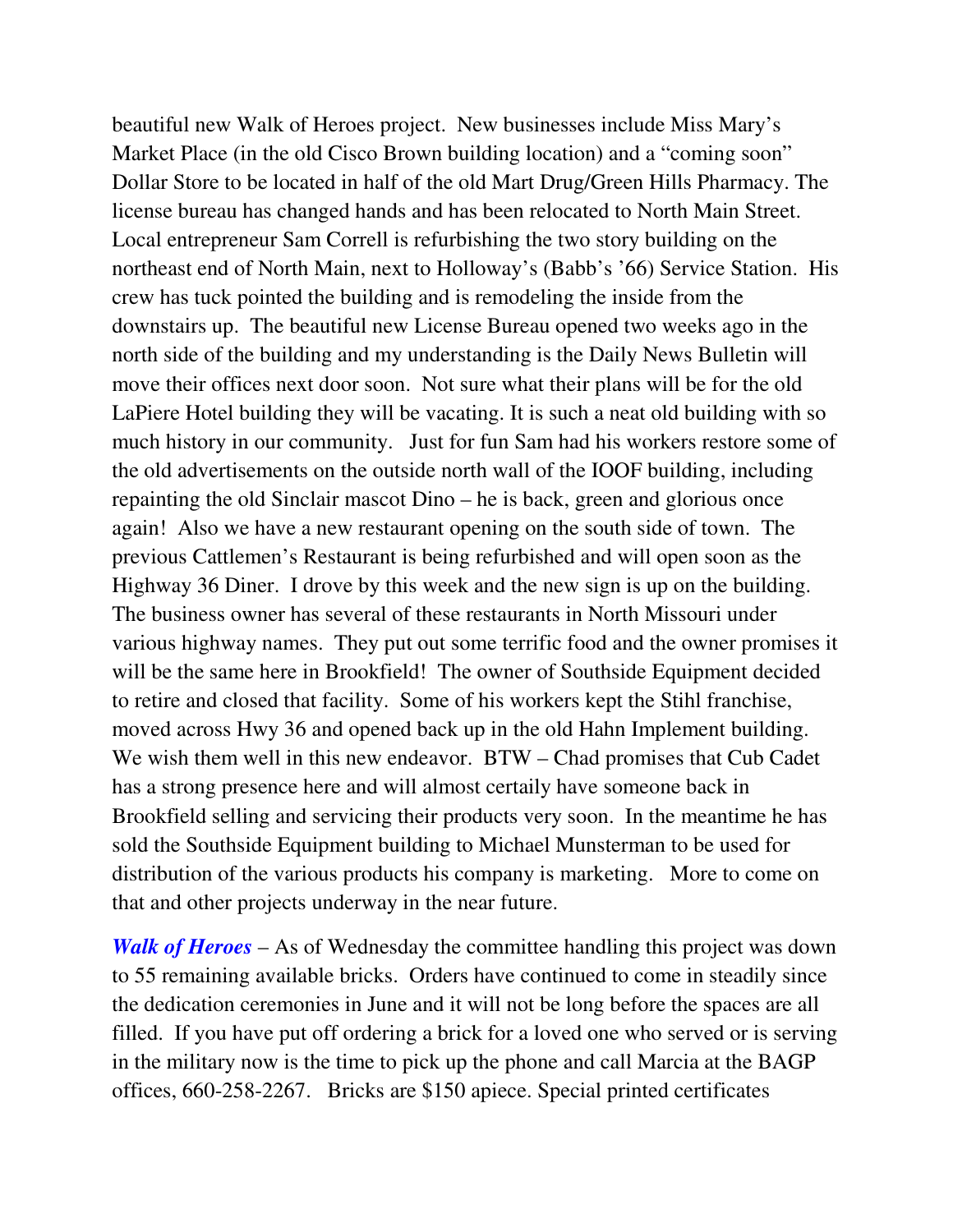suitable for framing will be provided if you are planning to give your brick as a gift. If you have not been home to see this new addition to our Twin Parks you will be thrilled with the work that has been done to make this new memorial very special. Such a wonderful and meaningful project, and excess proceeds from the sale of the bricks will be applied toward more improvements in our Twin Parks.

**Hometown LEGACY Foundation** – Don't forget to keep our community foundation in your thoughts as you make decisions regarding charitable donations and beneficiaries in your life insurance, trust or will. The HLF is working every day to improve your old hometown. Our plan is that a dedicated endowment fund using only revenues produced from investments will one day support all community and economic activities in our town. You can help us reach this goal by pledging your support now. For more information about a variety of ways you can help please respond to this column or call our Brookfield Area Growth Partnership office at 660-258-2267.

*Birthdays* – Sept.  $1^{st}$ , Gayle (Wilson '67) Johnson, Nic Matheny, Art Rhodes, Larry McCurry, Sept. 2<sup>nd</sup>, Jeri White, Susan Hicks, Troy Dunkin, Sept. 3<sup>rd</sup>, Evan Fay, Pam Harper, Tiffany Samm, Caleb Galloway, Tyler Gordon, Sept. 4<sup>th</sup>, Mary Stuver, Scotty Clawson, John Peyton Hamilton, Marlene Watkins, Drew Hane, Gerrit Hane, Zach McMains, Thomas Coons, Ashley McCann, Johnie McGraw, Ryan Palmer, Sept. 5<sup>th</sup>, Beau Harrington, Almira Stevens, Gage Ham, Jane Walgren, Jeremy McCann, Nanci Saccaro, Sept. 6<sup>th</sup>, John Murphy, Rhonda McKenzie, Charlee Reese, Abby Trentham, Olivia McCurry, Brendam Ham, Sept. 7<sup>th</sup>, Will Lincoln, Alex Moore, Gina Smith, Rachael Stauffer, Ed Dobrzenski, Janine Crist, Amanda Parker, Sept. 8<sup>th</sup>, Dave Hane, Ed Walsworth, Kyle Stahl, Sept. 9<sup>th</sup>, Elijah Beach, Stacey Bragg, Brittany Harrington, Linda Shaw, Natalie Bennett, Jim Stewart, Mike Stufflebean, Sept. 10<sup>th</sup>, Jeannette Packham, Toni Fay, Melinda McCormick, Debbie Smith, Chris Waugh, Matthew Anderson, Jake Edgar, Carson Wilkerson, David Minich, Kelli Alexander, Sept. 11<sup>th</sup>, Kathi Falconer, Grant Rodriguez, Amy Montgomery Stark, Kodi Kauzlarich, Evangelina Gonzalez, Sept. 12<sup>th</sup>, Jerod Gillman, Shawn Moore, Bob Roe, Chris Ham, Andrew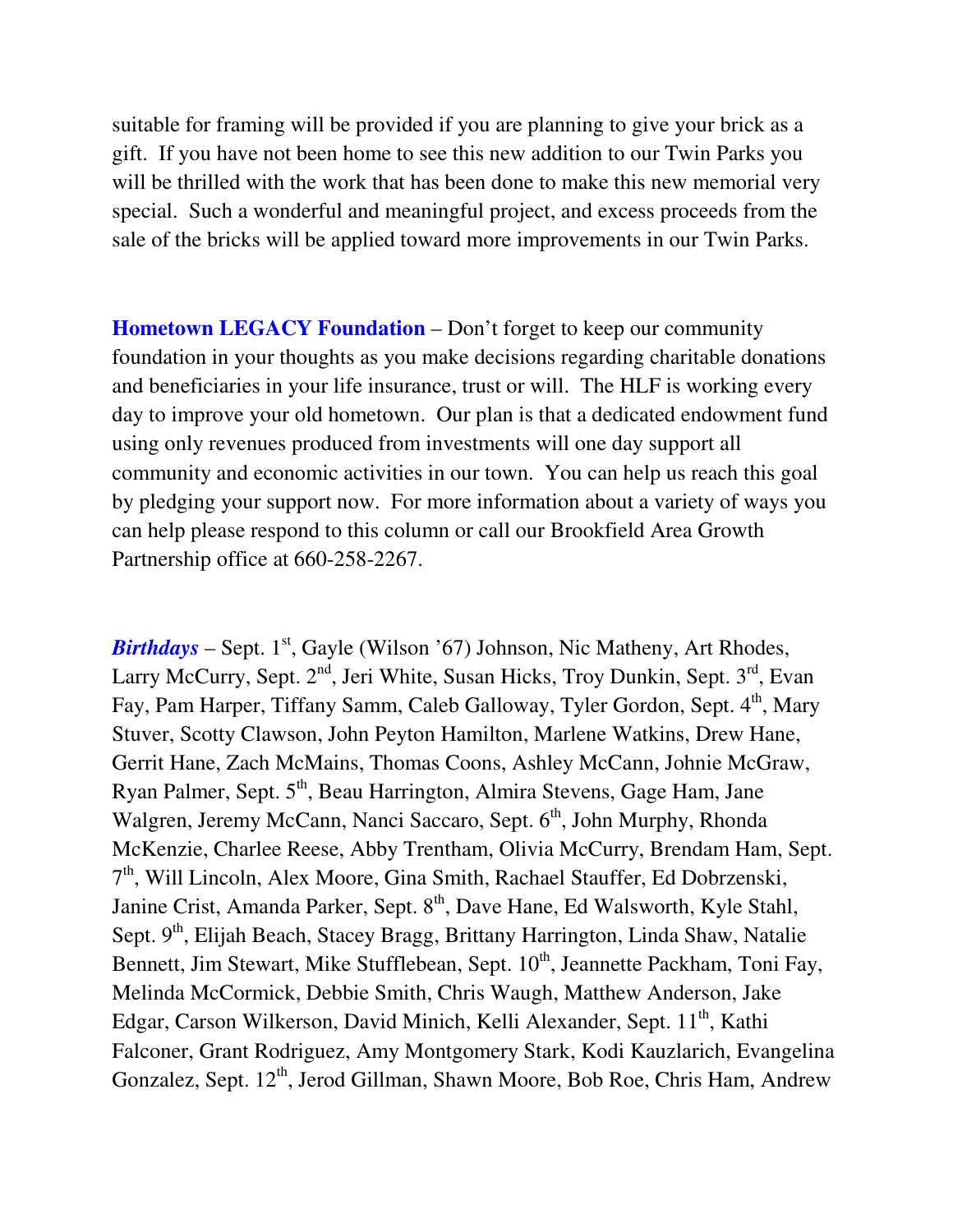Reed, Galen Hicks, Justin White, Sept. 13<sup>th</sup>, Alberta Gibson, Pam Spath, Jody Graff, Susie Overton, Joy Munsterman, Blaine Wilkerson, Sept. 14<sup>th</sup>, Luke Carmical, Katelin Dixon, Jerry Gall, Pam Kimbrough, Dana Melton, Trey Cunningham, Mel Greene, **John Remol (my father in law),** Andrew Hoyt, Alyssa Elson, Sept. 15<sup>th</sup>, Ruth Holtel, Sherri Elliott, Jordon Hamilton, Laurie Knowles, Rhonda Palmer, Sept. 16<sup>th</sup>, Chris Clark, Tricia Cleveland, Greg Wilson, Suzanne Rhodes, Matt Cunningham, Samuel Robinson, Sept. 17<sup>th</sup>, Rick Butterfield, Janet Guyer, Jim Lumsden, Sept. 18<sup>th</sup>, Jinny Moore, Adam Walter, Kyle Smith, Kyle Sprague, Sept.  $19<sup>th</sup>$ , Don Fosse, Judy Kirkpatrick, Kailee Cowan, Greg Crafton, Blayke Ellison, Robert Robinson, Greg Buckallew, Sept. 20<sup>th</sup>, Samantha Kirkpatrick, Victoria Kirkpatrick, Jennifer Almond, Amy Botts, Jared Shouse, Gracie Dickson, Shalena Bradley, Sept. 21<sup>st</sup>, Alice Kirtley, Dale Lewis, Tess Sheerman, Nolan Stark, Pat Hamann, Natasha Douglas, Sept. 22<sup>nd</sup>, Tom Sturgess, Chris Beach, Tiffany Fischer, Emree Littrell, Logen Mendenhall, Julie Sensenich, Sherry Copple, Traci Douglas, Sept. 23rd, Zach Watts, Gini Mcmains, Allison Reipe, Amanda Hueffmeier, Sept. 24<sup>th</sup>, Carolyn Remol, my sister in **law**, Dawson Baker, Jerry Linebaugh, Sept. 25<sup>th</sup>, Nikayla Gibson, Betsy Alexander, Dennis Elliott, Jeff Roe, Debbie Gentry, Diane Lambert, Kelsey Richardson, Sept.  $26<sup>th</sup>$ , Jon Buten, Melanie Rogers, Sept.  $27<sup>th</sup>$ , Jon Mendenhall, Louise Ludington, Aarica Billingsley, Sept.  $28<sup>th</sup>$ , Carol Klingsmith, Julie Davis, Larry Hedrick, Sept. 29<sup>th</sup>, Avery Gillman, Barrett Jones, Gabriel Mura, Robin Black, Katherine Libby, Chase Jackson, Karen Stufflebean Bishop, Dennis Stephenson, Sept. 30<sup>th</sup>, Gage Lindsay, **Dylan Blue Parn, our granddaughter**, Karen Bush, Parker Jenson, Tiffany White, Wendy O'Toole.

*Anniversaries* – Sept. 1<sup>st</sup>, Rick & Cheryl Butterfield, Donald & Nina Bingham, Pat & Freda Clark, Sept.  $2^{nd}$ , Ronnie & Carolee Hall, Burnie & Jennifer Hicks, Tom & Trudy Smith, Sept.  $4^{th}$ , Eugene & Bonnie Seaboldt, Sept.  $5^{th}$ , Herb & Julie Sensenich, Bob & Jane Walgren, Sept.  $10^{th}$ , Randy & Toni Fay, Sept.  $11^{th}$ , Jon & Shirley Guilford, Gary & Wendy O'Toole, Sept.  $13<sup>th</sup>$ , Danny & Jewell Phillips, Sept. 14<sup>th</sup>, Terry & Michelle Brosmer, Sept. 15<sup>th</sup>, Jack & Marsha Ogden, Caley & Megan Woods, Jim & Nanci Saccaro, Sept. 16<sup>th</sup>, Chad & Rebecca Cantrall, Sept.  $19<sup>th</sup>$ , Byron and Joan Byrd, Terry & Linda Collins, Sept. 21<sup>st</sup>, Curtis & Sharon